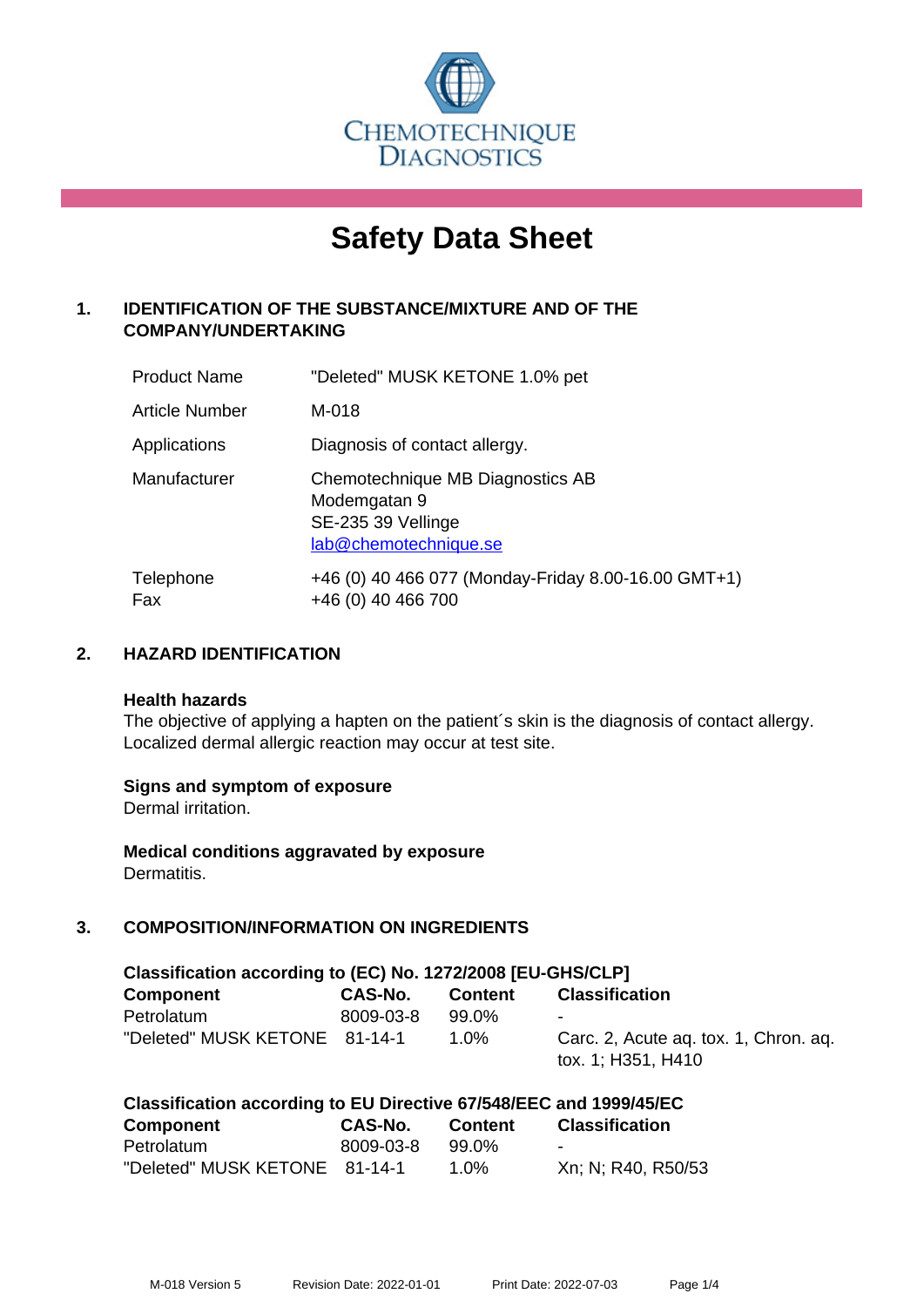## **4. FIRST AID MEASURES**

## **Emergency and first aid procedures**

Obtain medical attention.

# **5. FIRE-FIGHTING MEASURES\***

#### **Suitable extinguish media**

CO2, powder or water spray. Fight larger fires with water spray or alcohol resistant foam.

# **For safety reasons unsuitable extinguishing agents**

Water with full jet.

## **Special protective equipment for fire-fighters**

Wear self-contained respiratory protective device. Wear fully protective suit.

\*Data is shown for petrolatum only

# **6. ACCIDENTAL RELEASES MEASURES**

**Steps to be taken if material is released or spilled** Contain and place in a closed container.

# **7. HANDLING AND STORAGE**

**Precautions to be taken in handling and storage** Store dark at 5-8 C. Avoid extended exposure to light. FOR EXTERNAL USE ONLY.

# **8. EXPOSURE CONTROLS/PERSONAL PROTECTION**

**Respiratory protection** Not required.

**Ventilation** Local exhaust.

**Protective gloves** Disposal gloves.

#### **Eye protection** Not required with normal use.

## **Work/Hygienic practices**

Wash hands after each use.

## **9. PHYSICAL AND CHEMICAL PROPERTIES**

Odour **Odourless** 

Appearance Ivory White Semi-solid

Melting point\* 50-55° C Flash point\* >100°C

Boiling point\* No data available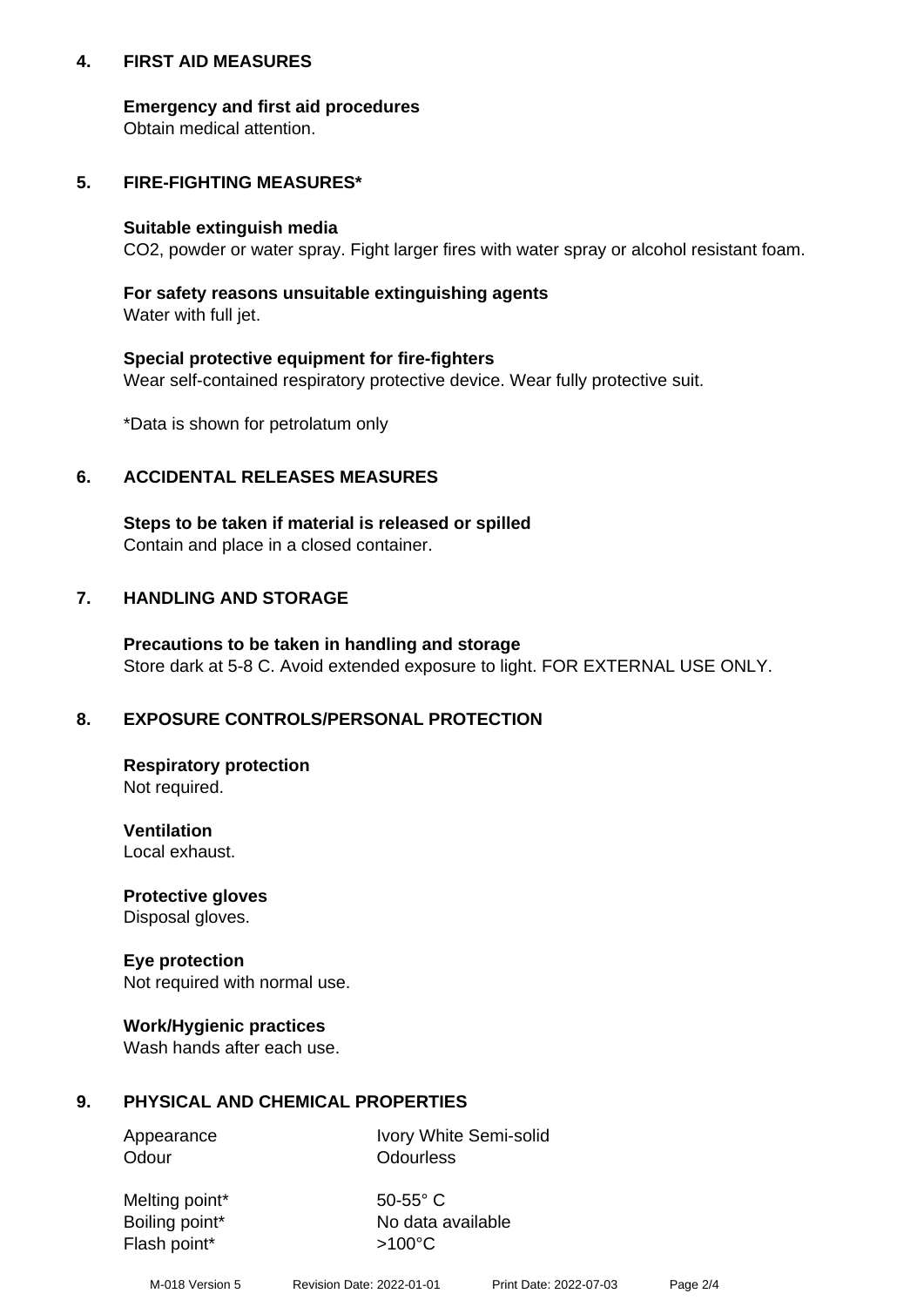Density\* No data available. Solubility in/Miscibility with Water\*

Self ignition\* Product does not self ignite. Danger of explosion\* Product does not present an explosion hazard. Insoluble

\*Data is shown for petrolatum only

# **10. STABILITY AND REACTIVITY**

#### **Incompability**

May react with strong oxidizing agents.

#### **Stability**

Stable at recommended storage conditions.

#### **Hazardous byproducts**

Combustion may generate CO, CO2 and other oxides.

**Hazardous polymerization**

Will not occur.

## **11. TOXICOLOGICAL INFORMATION**

No data available.

## **12. ECOLOGICAL INFORMATION**

No data available.

## **13. DISPOSAL CONSIDERATIONS**

#### **Waste disposal method**

Comply with federal, state/provincial and local regulation.

#### **14. TRANSPORT INFORMATION**

Not dangerous goods.

## **15. REGULATORY INFORMATION**

The classification is according to the latest editions of the EU lists, and extended by company and literature data.

#### **16. OTHER INFORMATION**

#### **Text of H-statements and R-phrases mentioned in Section 3**

| Carc. 2           |                           | Carcinogenicity (Category 2)          |          |
|-------------------|---------------------------|---------------------------------------|----------|
| Acute ag. tox. 1  |                           | Acute aquatic toxicity (Category 1)   |          |
| Chron. aq. tox. 1 |                           | Chronic aquatic toxicity (Category 1) |          |
| H <sub>351</sub>  |                           | Suspected of causing cancer           |          |
| M-018 Version 5   | Revision Date: 2022-01-01 | Print Date: 2022-07-03                | Page 3/4 |